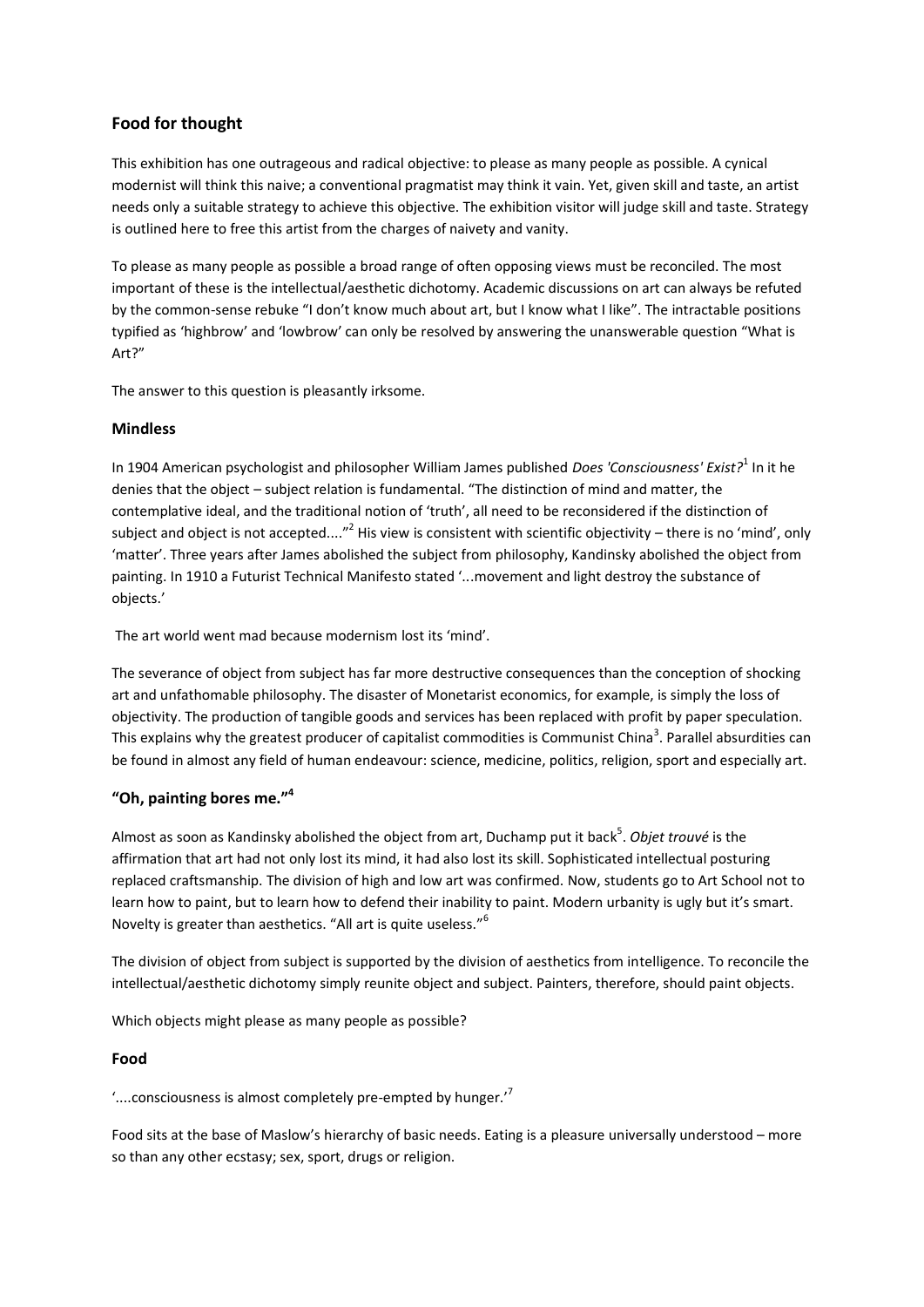And yet the subject of eating is removed from its object – nutrition. Expensive restaurants offer a 'dining experience' rather than sustenance. Haut-cuisine is ridiculed<sup>8</sup> for the same pretentiousness as 'high' art. A McDonald's hamburger contains so few nutrients and so many preservatives that it cannot be defined as food. The lack of nutritional objectivity produces phenomena that range from life threatening (anorexia, obesity) to the merely irritating (celebrity chefs). Modern cuisine is as fatuous as modern art.

# **Modernism is the new Conservatism**

'Modern' typically describes art in which the traditions of the past have been thrown aside in a spirit of experimentation.<sup>9</sup> This spirit is now exhausted. There are no more traditions to throw out. Yet, the contemporary art world seeks to conserve the modernist tradition of rejecting traditions. Modernist convention has become government policy through Arts funding and education curricula. Commercial galleries sell imitation Rothkos and Pollocks, furniture warehouses stock abstract paintings matching the colours of their lounge suites. Contemporary art - performance 'events' and video installations - aim to defy traditions that don't even exist. 'The art for our time' is anachronistic almost as soon as it is created.

If contemporary art is out of time, then one might best look forward by looking at the past. Perhaps it is time to reject the tradition of rejecting traditions.

Painting is one of the oldest human traditions. It is prompted by one of the most human of desires: the urge to imitate.

#### **Mimesis**

'If human beings suddenly ceased imitating, all forms of culture would vanish.' $^{10}$ 

Mimesis is any act of imitation. Mimesis can be unconscious (dreams, visions, memories, reflections, and fantasies) or conscious (games, fiction in film and literature, and art). Mimesis can emulate the existing world (documentary film, still-life painting) or a non-existing world (science fiction, surrealist painting). Play is mimesis. Children's games, toys, dolls, models etc are mimetic. Learning is mimetic.

'...nothing is so difficult as defining art... In fact, nothing is easier - the job can be done in three words: art is mimesis.'<sup>11</sup>

# **Validity**

While modern art is no longer dominated by mimesis, modern culture is. Berlusconi is an imitation statesman. Afghanistan is an imitation democracy. Greece has an imitation economy. A Big Mac is imitation food, Facebook has imitation friends, Internet pornography is imitation sex, and modern artists imitate each other.

The relationship between real and imitation is parallel to the relationship between object and subject. The idea that unites these notions is 'validity'. An object is validated by its subject. Reality is validated by imitating it. Art imitates life because art validates life. Validity renders the intellectual/aesthetic dichotomy pointless and trumps vanity and naivety.

The most sinister of modernist traditions is the Artist's Statement – The Manifesto. Art is not validated by issuing declarations. Validity is granted by the viewer.